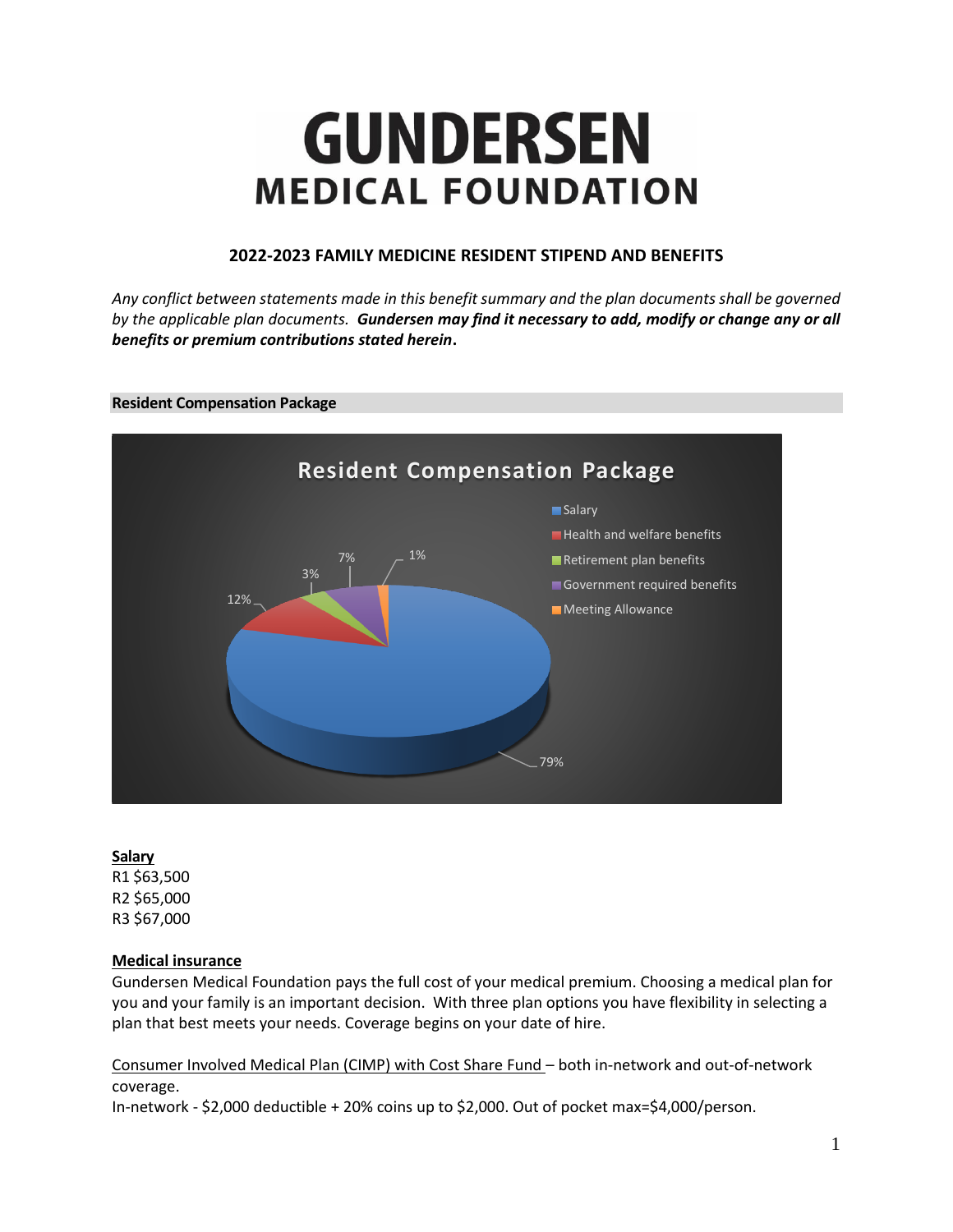Out-of-network - \$4,000 deductible + 40% coins up to \$4,000. Out of pocket max=\$8,000/person. Family out-of-pocket maximums apply for family of more than two.

- Cost Share Fund (CSF) pays 50% of deductible and coinsurance. Gundersen funds \$1,000 for single coverage or \$2,500 for single+dependent and family coverage. Cost Share Fund is pro-rated if enrolling mid-year.
- Annual exams, preventive and diagnostic screenings covered at 100% in-network.

# HMO \$500 Plan – must see in-network providers for benefit coverage.

\$500 deductible + 10% coinsurance up to \$500 + copays up to \$500.

Out of pocket max= \$1,500/person or \$3,000/family.

- Copays for physician office visits.
- **EXALGO EXAMS, preventive and diagnostic screenings covered at 100% in-network.**

High Deductible Health Plan (HDHP) HMO - must see in-network providers for benefit coverage. Allows you to establish a personal Health Savings Account (HSA). \$3,000 deductible + 20% coinsurance up to \$3,750.

Out of pocket max= \$6,750/person or \$13,500/family.

- Copays apply after deductible is met.
- **EXALGO EXAMS, preventive and diagnostic screenings covered at 100% in-network.**

# **Dental insurance**

Single or family coverage is available (monthly premiums apply). The plan pays 100% of preventative services including routine exams and x-rays. The plan pays 70% to 80% for restorative services such as fillings, crowns and bridges, and endodontic services, up to an annual maximum of \$1,000 per covered person. Coverage begins on date of hire.

# **Employee discounts**

Each resident, spouse, and any dependent children under the age of 18 receive a 20% to 30% discount on all non-insurance covered services at Gundersen. Examples of services include refractive eye surgery, optometry services such as eye wear (including prescription eyeglasses and contacts), cosmetic surgery, hearing aid, and dentures. (Please note: This list is not all-inclusive. Please check with the Revenue Cycle Department for specific details.)

# **Retirement Plan – Salary Deferment 401(K)**

Eligibility: Employees age 21 or older who work 40 hours or more in a two-week pay period, i.e. must be in position scheduled to work 1,000 hours per year (.5 FTE). Entrance into the plan to begin deferrals is the  $1<sup>st</sup>$  of the month following 30 days of employment. Thereafter, employees can enroll at any time. Employees may make personal pre-tax or Roth after-tax contributions to the plan.

Gundersen matches 100% on the first 3% you contribute and \$.50 for each dollar up to the next 2% you contribute, for a maximum contribution of 4%.

| You contribute | Gundersen contributes |
|----------------|-----------------------|
| 1%             | 1%                    |
| 2%             | 2%                    |
| 3%             | 3%                    |
| 4%             | 3.5%                  |
| 5%             | 4%                    |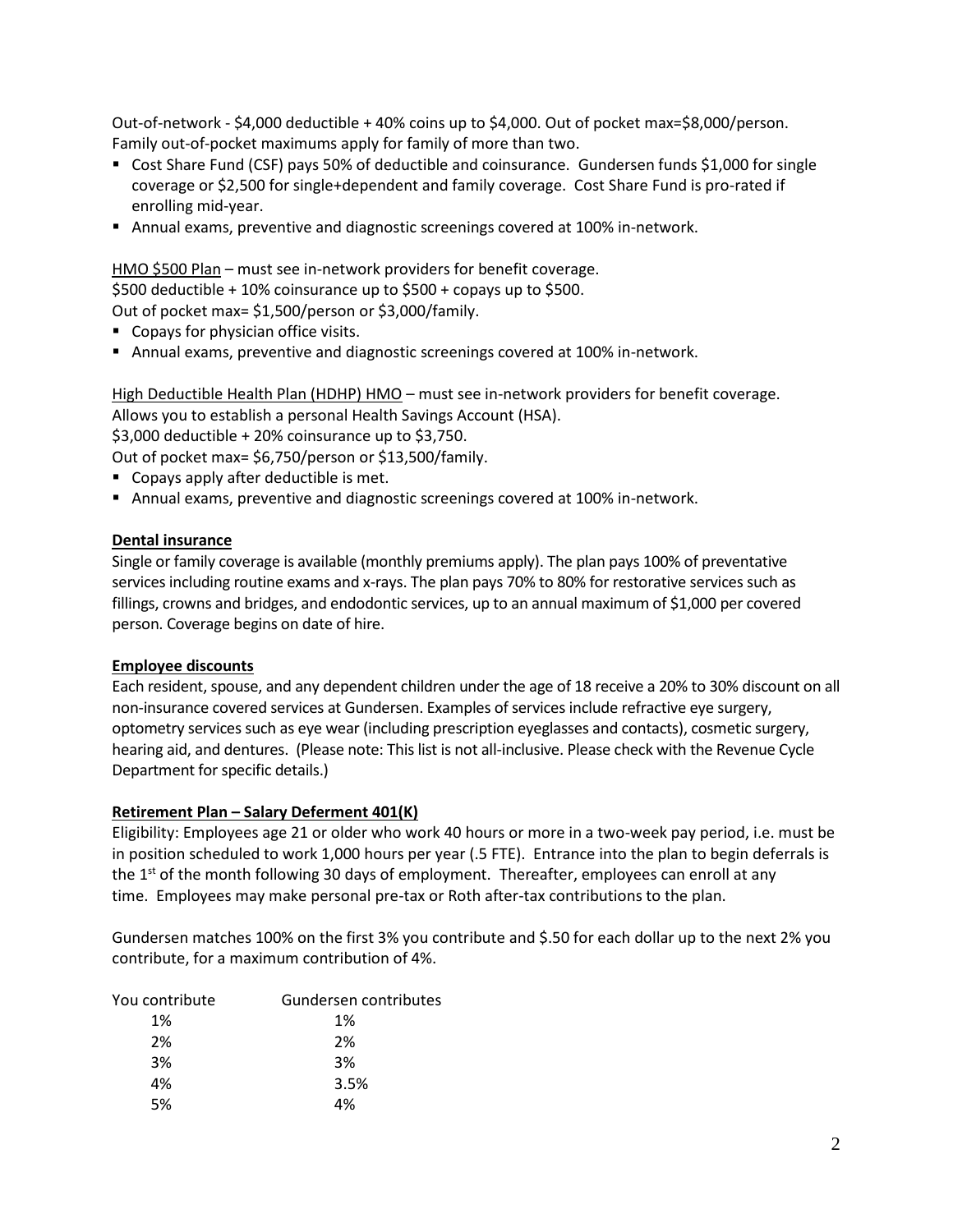The matching contribution is made after each pay period. You may elect to contribute more than 5%. By law, the voluntary contribution is limited to a maximum of \$20,500 for persons under age 50, and \$27,000 for persons age 50 or older by the end of the year. You are immediately 100% vested in your voluntary contributions and Gundersen's matching contributions. Coverage begins the  $1<sup>st</sup>$  of the month after 30 days of hire date.

# **Disability Insurance**

If you are unable to work for more than 14 consecutive days, short-term disability (STD) provides a 60% weekly benefit up to \$1,000 per week for up to 75 days. Your cost for STD coverage depends on your basic annual earnings. Coverage begins  $1<sup>st</sup>$  of month after hire date.

Long-term disability coverage is paid by Gundersen. If you become disabled, benefits of up to \$2,000 per month begin after a 90-day waiting period. Coverage begins on date of hire.

# **Group life and supplemental insurance**

Gundersen pays the full cost of your basic group life insurance policy. The value is \$50,000 matched by an additional \$50,000 in the case of accidental death. You may purchase supplemental life insurance up to a maximum of five times your salary at rates in accordance with your age bracket. You may also purchase supplemental life insurance for your spouse and qualifying dependent children. Premiums for all supplemental policies are paid through after-tax payroll deductions. Coverage begins  $1<sup>st</sup>$  of month after hire date.

# **Professional liability insurance**

Residents are insured for professional liability under the Gundersen Clinic Professional Liability Insurance Plan, a self-insurance plan approved by the Wisconsin Office of the Commissioner of Insurance. Coverage is provided on an occurrence basis to limits of \$1,000,000/\$3,000,000. Excess coverage in an unlimited amount, is provided by law by the Wisconsin Injured Patient's and Families Compensation Fund. The Gundersen Medical Foundation pays all required premiums and fund contributions for this coverage on behalf of its residents.

# **Healthcare and dependent care Flexible Spending Accounts (FSA)**

# • Healthcare FSA

Healthcare FSA provides for reimbursement for healthcare expenses not covered by insurance. The minimum contribution is \$100 and the maximum contribution is \$2,850. When making your contribution elections, estimate the out-of-pocket expenses you expect to incur from July 1 through December 31. If you have money remaining in your account at the end of the plan year, you may carryover \$570 from one plan year to the next. Coverage begins  $1<sup>st</sup>$  of month after hire date.

# • Dependent Care FSA

Dependent Care FSA provides for reimbursement of daycare expenses for eligible dependents. The minimum contribution is \$100 and the maximum contribution is \$5,000. The Dependent Care FSA does not offer a carryover. Coverage begins  $1<sup>st</sup>$  of month after hire date.

# **Worker's compensation**

Each resident is covered under Worker's Compensation.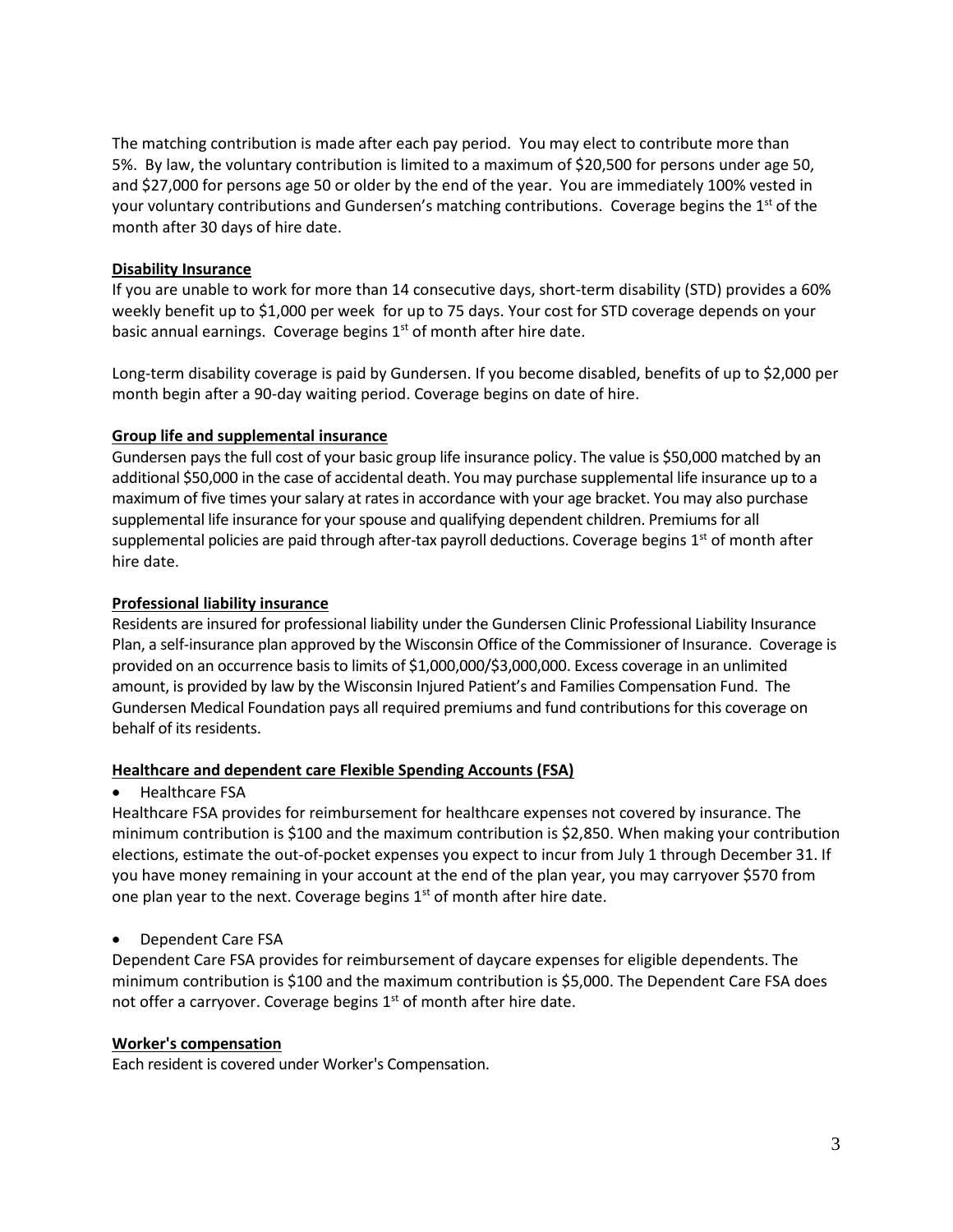# **Wellness Fund**

Each resident will receive a one-time payment of \$500 at the start of the academic year to be used toward wellness activities and products. Wellness activities and products are determined by the resident. Some examples of wellness activities and products may include, but are not limited to fitness/gym memberships, fitness equipment, and personal development. It is the responsibility of the resident to manage their wellness fund expenses.

# **Educational Fund**

Each resident will receive a one-time payment at the start of the academic year to be used for educational expenses. First year residents will receive \$1,000, second year residents receive \$1,600, and third year residents receive \$1,800 for educational fund expenses. Some examples of educational expenses may include, but are not limited to meeting, educational butterfly ultrasound, iPad, books, online educational material, and board examinations. It is the responsibility of the resident to manage their educational fund expenses.

#### **Wellness Curriculum Time**

Four (4) half days will be permitted throughout the academic year to attend to personal wellness as part of the wellness curriculum. All wellness curriculum time must have prior approval by the program director. (See your specific program handbook for additional details).

#### **Time Away from Training**

Time away from training includes a maximum of fifteen (15) workdays, which may be taken throughout the academic year. All time away from training must have prior approval by the program director. (See your specific program handbook for additional details).

#### **Meeting Time/Allowance**

Each resident may receive up to (5) five working days for educational experiences per academic year for the general purpose of maintaining, continuing, or enhancing his/her education, training, or skill level, within his/her field of expertise. (See your specific program handbook for additional details.)

# **Total Time Away From Training**

Additional time away from training beyond the maximum fifteen (15) workdays and meeting time will be per discussion and approval by the program director and review of guidelines of the applicable board certifying body.

#### **Housing**

Gundersen Health System offers two, on-campus, housing complex options, based on availability.

#### **West Housing Complex**

Fifty townhomes are located on the immediate medical center grounds. Rent for these townhomes is \$835 per month. All utilities including heat, electricity, water, and high-speed internet are paid for by the medical center. The townhomes can be furnished, semi-furnished, or unfurnished. Each townhome has a living room, dining room, kitchen, laundry area with individual washers and dryers, two bedrooms, full bathroom, and study/den. All are individually heated and air-conditioned. Garden space is also available.

Pet policy (pets allowed in West Housing Complex only)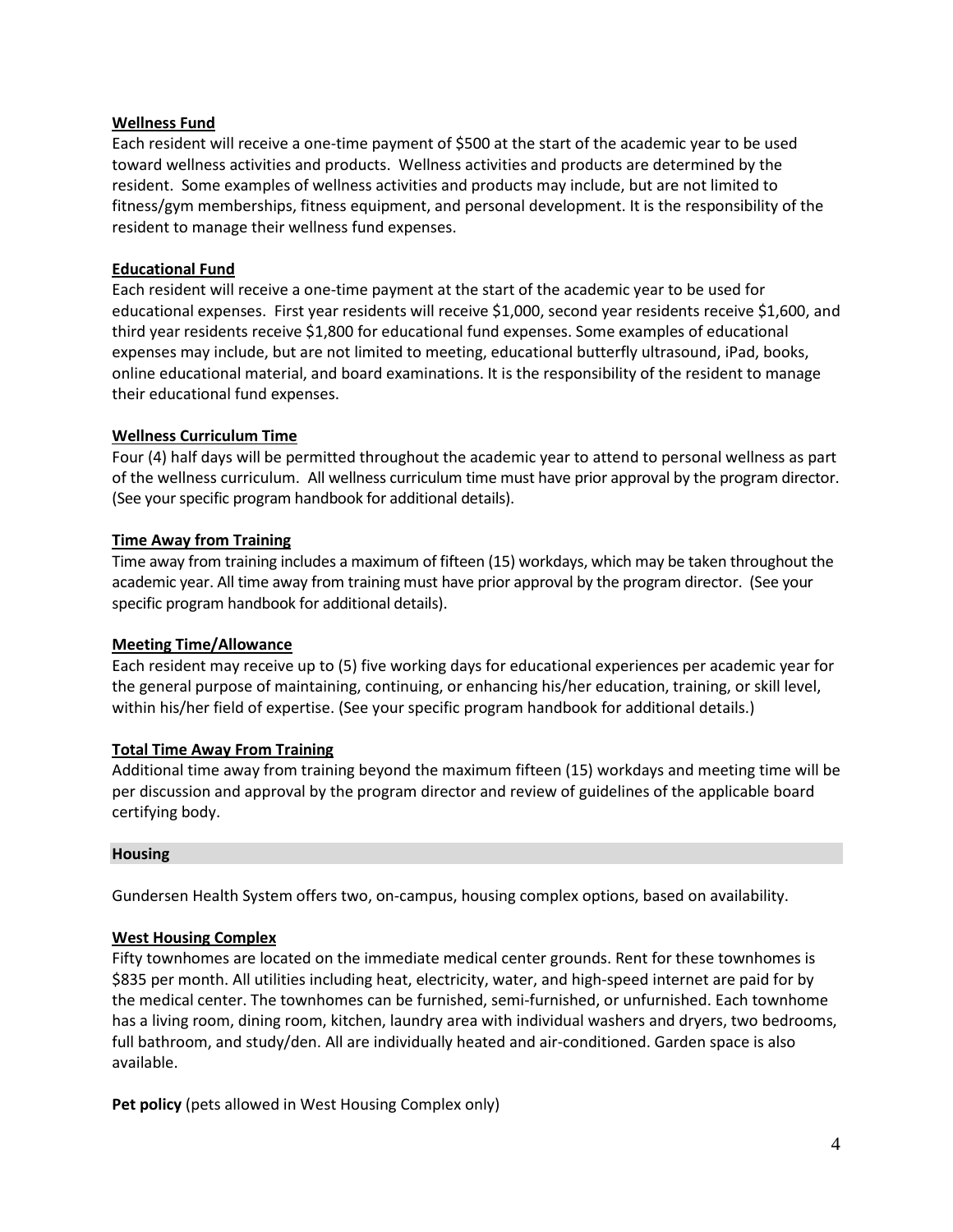- o **ONLY** cats and dogs are allowed
- o Quantity limitations:
	- One dog
	- Two cats
	- One cat and one dog
- o All pets must be indoor pets and leashed when outside
- o Size dogs must be less than 75 pounds
- $\circ$  There will be an increase of \$60 for a security deposit amount for pet owners
- o There will be an increase \$60 per month for pet owners
- o Pets will NOT be allowed in East Housing Complex

# **East Housing Complex**

Gundersen also offers 24 newly constructed townhomes near the La Crosse Campus East and Founder's Buildings. Rent for these townhomes is \$1005 per month. All utilities including heat, electricity, water, and high-speed internet are paid for by the medical center. The townhomes can be furnished, semifurnished, or unfurnished. Each townhome has a living room, dining room, kitchen, laundry area with individual washers and dryers, two bedrooms, one full bathroom, and one half bath. All are individually heated and air-conditioned. There is no garden space at this site but, gardening is available in the West Housing Complex. **Pets are not allowed in the East Housing Complex.**

We realize that people may choose to live off campus for a variety of reasons, including family size, pets, and the desire to own a home.

# **Additional Benefits**

# **Child care**

Children of residents are eligible to attend a child-care center on the immediate Gundersen grounds, provided openings are available.

# **Credit Union**

Residents are eligible for membership in the Gundersen Credit Union.

# **Licensure**

Gundersen Health System pays the fee for your Resident Education License (REL), State of Wisconsin license, and DEA registration fee.

# **Meals**

Residents that take call are provided a \$1,800 meal stipend for the academic year.

#### **Laboratory coats**

Laboratory coats are provided, laundered, and repaired on a regular basis at no cost to you.

# **Health Sciences Library**

The Health Sciences Library has been an integral part of Gundersen for more than 45 years. The library's collection contains approximately 2600 online journal titles and 3,200 textbooks. Electronic resources,